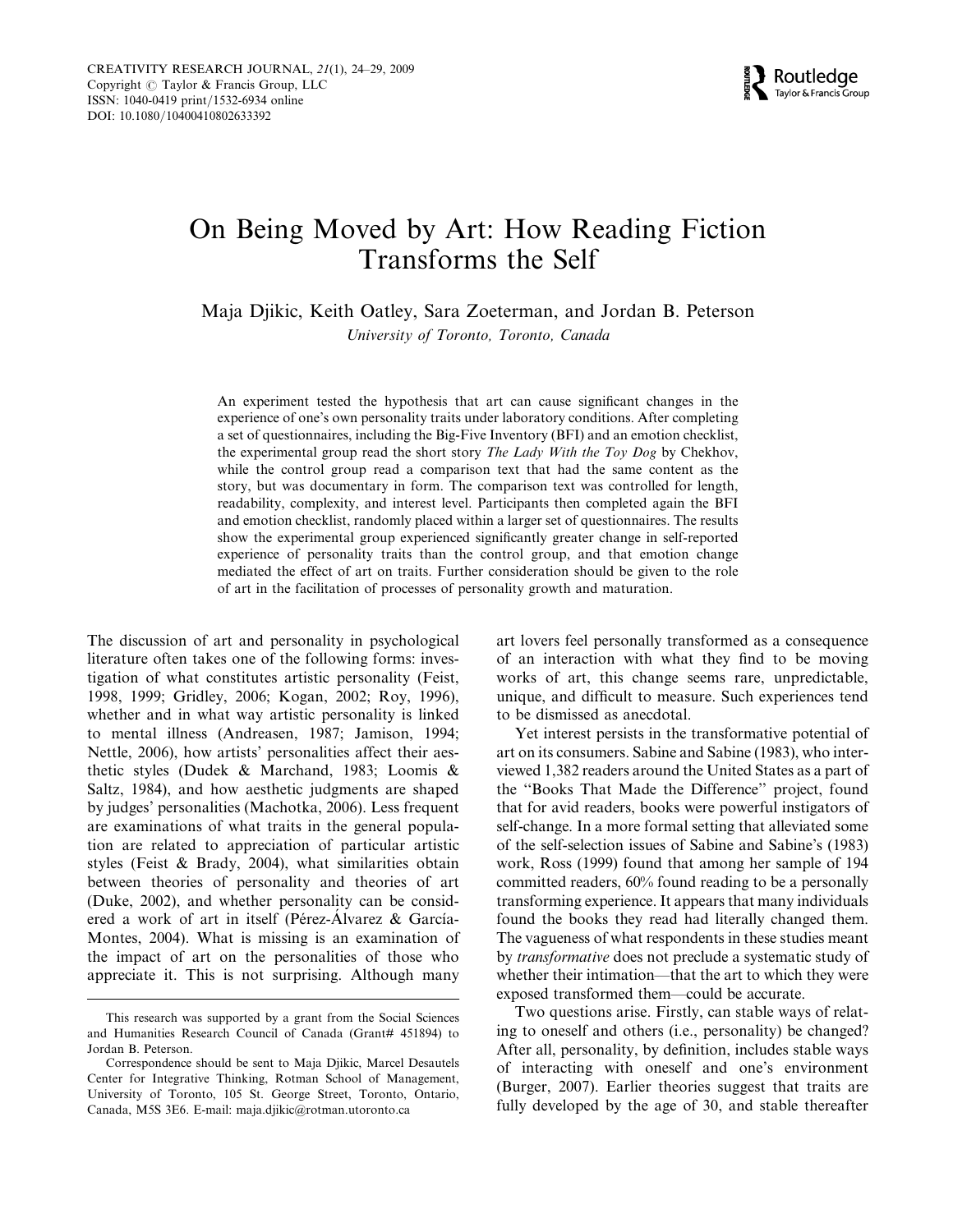(Costa & McCrae, 1994; McCrae & Costa, 1990, 1996). These theories have, however, been revised, in response to research showing that the mean levels of personality traits change well into middle adulthood (McCrae et al., 1999, 2000; Roberts, Walton, & Viechtbauer, 2006; Sristava, John, Gosling, & Potter, 2003). The 'set-like plaster' model of personality traits (Costa & McCrae, 1994) appears no longer to hold. It is, therefore, possible that, at least for some participants in Sabine and Sabine's (1983) and Ross's (1999) studies, the subjective experience of change could have marked genuine transformation of their personalities.

Second, what theoretical frameworks would support the suggestion that art might facilitate such a process of personality maturation? From the cognitive science perspective, it does seem possible that art could indeed cause changes in the experience of one's own self. The schematic constructions of others that are used in everyday life are the same as those used when understanding a piece of fictional literature (Gerrig, 1998). Reading fictional narratives has been found to involve processes of identification and self-implication (Kuiken, Miall,  $\&$  Sikora, 2004) and to modify the self (Miall  $\&$ Kuiken, 2002). Furthermore, literature can be conceptualized as a cognitive and emotional simulation, in which the travails of characters are literally run on our minds, as a computer simulation runs on a computer (Oatley, 1999). It would not be surprising if the result of this simulation, then, is cognitive and emotional re-schematization of categories, including those relating to oneself.

Also explored is the possibility that the process of change described here is mediated by changes in emotion. What may be moving about art likely includes moving emotions (Oatley, 2003). Averill (2005) argued that emotions are both mediators and products of creative works. Langer (1953) took the relationship between art and emotion even further and asserted that art represents forms symbolizing dynamic transformation of human emotions. It seems reasonable to assume, then, that changes in emotions may, at least for some individuals, lead the way toward more permanent changes in personality structure.

In this article, the facilitating effect of art on personality was examined in a controlled laboratory experiment. Bringing this process into laboratory, despite the benefits of isolating causal relationship between the variables, has its limitations.

Personality change is a complex, gradual, uniquely individual process. Respondents in the Sabine and Sabine's (1983) and in Ross's (1999) work were explicit in explaining how books that transformed them were uniquely suited to their individual preoccupations, artistic tastes, and particular life stages. Rather than aiming to produce such profound effect in our laboratory, a sensitive dependent variable was created to register small (but possibly significant) shifts in participants' experience (perception) of their own traits following a short story (art condition) or a control story with the same content, but documentary in form (control condition). The only difference between the stories was the presence (or absence) of artistic (literary) form. The hypothesis tested here is that even in laboratory conditions, exposure to an artistically recognized short story would cause significantly greater changes in one's self-reported traits (even if temporary) than exposure to the documentary story of the same content. The potential mediational role of emotion in this process was tested as well.

#### METHOD

## **Participants**

One hundred and sixty-six first-year undergraduates (112 women and 54 men, mean age  $= 19.5$  years) from a large urban university participated in the experiment. All were fluent in English. Participants were treated in accordance with the Canadian Psychological Association's (and the American Psychological Association's) ethical standards with regard to treatment of human participants. They were awarded course credit for their participation.

## Procedure

After the initial introduction, participants were ushered into a room and left in front of a 15-inch (38.1 cm) color monitor attached to an IBM-compatible computer. A computer program guided them through the entire experiment. At Time 1 they answered questions on a series of questionnaires, among which were the Big-Five Inventory (John, Donahue, & Kentle, 1991) and an Emotions Checklist (see below). Following the questionnaires, participants were randomly assigned to one of the two groups. The experimental group read the short story The Lady With the Toy Dog by Anton Chekhov (1860–1904), and the control group read a comparison text that had the same content as the story, but was documentary in form (see below). After this phase, at Time 2, participants completed a manipulation check, and again received a questionnaire set including the Big-Five Inventory and Emotions Checklist. Finally, participants were fully debriefed. The computer was programmed to randomize the presentation of questionnaires, as well as the order of items within the questionnaires. The large number (and randomization) of questionnaires diminished the variability due to respondents' purposeful manipulation of their answers due to response style (either to be similar, or different from what they had answered previously).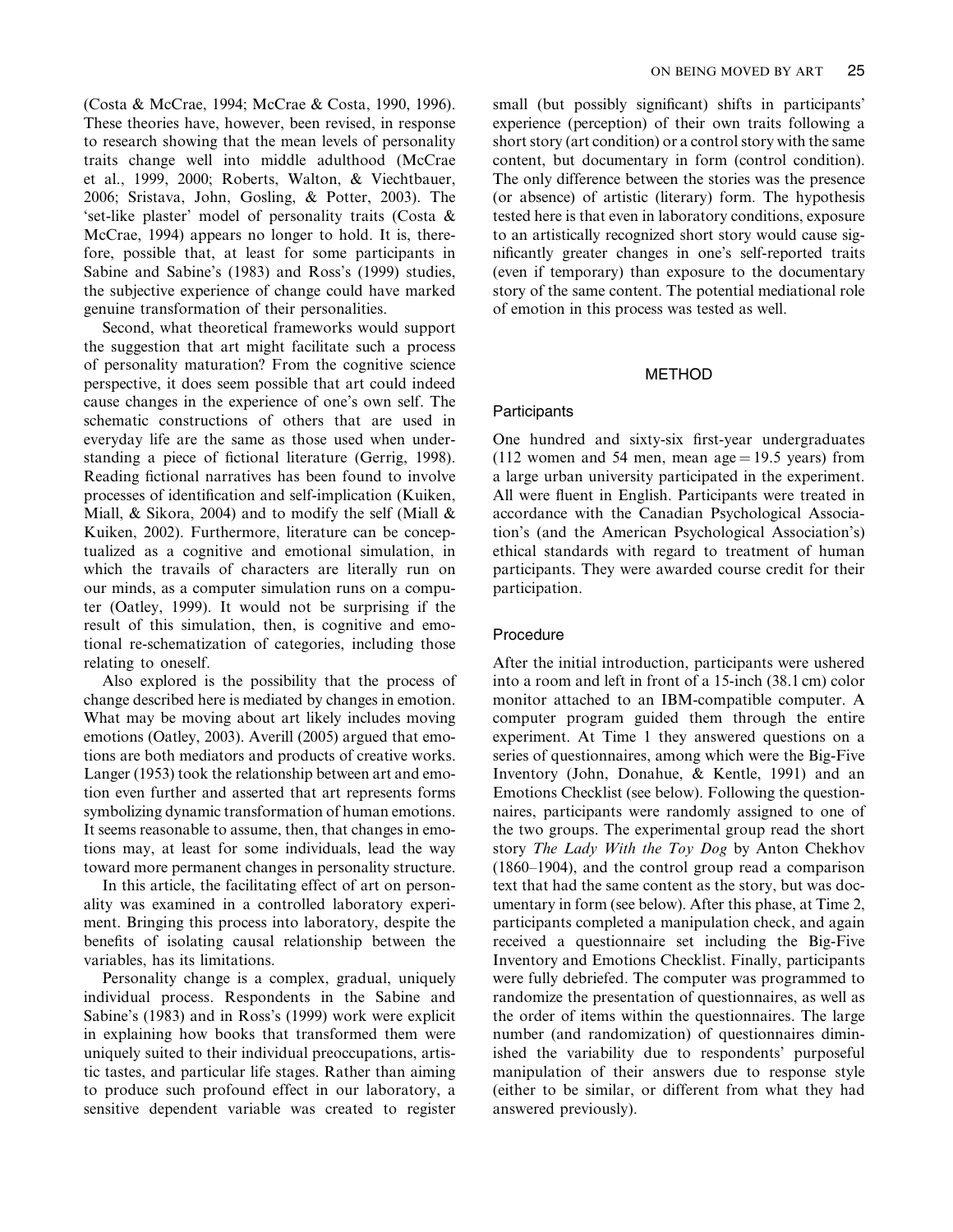# **Instruments**

# Texts.

- 1. Short story. In the experimental condition, participants were required to read a short-story by Anton Chekhov entitled The Lady With the Toy Dog. The story was originally published in 1899 and was translated from Russian into English by S. S. Koteliansky and Gilbert Cannan. The story is 6,367 words long and has the Flesch-Kincaid Grade Level score of 6.7. This score is a readability statistic, and the formula for its calculation is  $(.39 \times ASL) + (11.8 \times ASW)$ - 15.59, where ASL is average sentence length (the number of words divided by the number of sentences), and ASW is average number of syllables per word (the number of syllables divided by the number of words). This story is among the five most highly regarded Chekhov's stories (Llewellyn-Smith, 1973), and Chekhov himself is known to be among the best short-story writers in the history of literature. The story's artistic merit is thus difficult to dispute. None of our participants had previously read the story. It was therefore possible to measure the direct effect of the story, without worrying about potentially confounding previous readings.
- 2. Comparison text. Because the hypothesis of interest was to test the impact of the literary form of the text on the self-reported trait change, a version of the short story was constructed that changed nothing but its formal artistic properties. The content of the short story deals with an adulterous love affair between two married people, so a court document meant to represent an ostensible divorce proceeding was constructed, and within it the main protagonists of the story re-tell the events of their involvement with each other in court. Thus, it was possible to include all events of the story in a documentary way, rather than in Chekhov's fictional mode. The control text was controlled for length (6,358 words) and readability (Flesch-Kincaid Grade Level score 6.7).

# Questionnaire Measures

1. The Big Five Inventory (John et al., 1991) is a 44-item scale measuring the Big-Five dimensions of personality—extraversion, conscientiousness, agreeableness, emotional stability/neuroticism, and openness. It uses short descriptive phrases prototypical of each of the Big Five dimensions (John & Srivastava, 1999). In these items,

individuals are asked whether they see themselves as someone who, for example, ''is talkative,'' or ''tends to find fault with others,'' and the responses are scored on 5-item Likert scale  $(1 = strongly disagree, 5 = strongly agree)$ . John et al. (1991) reported test–retest correlations (based on 6-week interval) between .65 and .83.

- 2. Emotion checklist. An emotion checklist contained 10 emotions: sadness, anxiety, happiness, boredom, anger, fearfulness, contentment, excitement, unsettledness, and awe. Participants were required to indicate, on an 11-point scale  $(0 = The$  least intensity I've ever experienced,  $10$  = The most intensity I've ever experienced), how much they feel each emotion at that moment.
- 3. Manipulation check. Following the reading of the text, the participants were asked to complete a checklist that included adjectives artistic and interesting to evaluate, on Likert scales from 0 to 5 (0 = Not at all, 5 = Extremely), to what extent each of the adjectives could be applied to the text they have read. This was used to check whether participants found the short story, indeed, more artistic than the control text. Unless the experimental condition was perceived as more artistic, no claims could be made with regards to impact of art versus control condition. Similarly, unless participants found both stories equally interesting, any effect that would be found could be seen as driven by the interest level, rather than by the experimental manipulation.

# Dependent Measures

The hypothesis tested here was a general one—that exposure to the experimental condition would create significantly greater change in traits than the control condition, and the change that each individual might experience could be in any trait and in any direction. An index of personality change was created that included change on all five traits, and followed a similar procedure for an index of emotion change (see Results). This also prevented potentially inflating p-values to an exaggerated degree due to a large number of traits being tested. An added benefit was the increased sensitivity of the measure. Because the text was not chosen to alter any particular trait in any particular direction, and because, due to individual differences, we had no way of knowing which traits would be affected for which individuals, creating a composite index made it possible to detect changes in the entire personality profile that might, otherwise, be lost in the overall variability of individual responses. The change in emotions was assessed as well, to check its potential mediating function.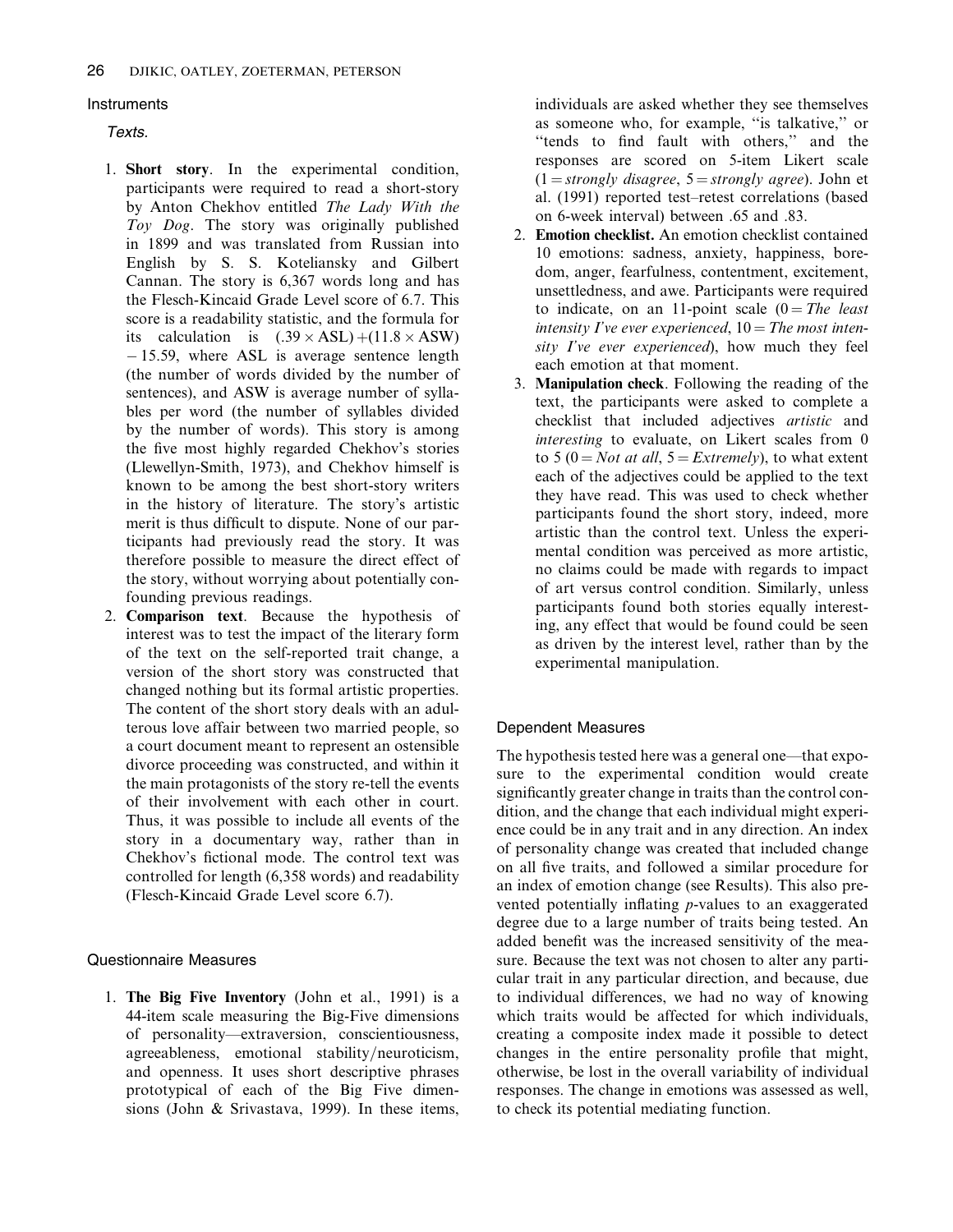## RESULTS

The means and standard deviations of emotion change and trait change were .73 (.30) and .77 (.32), respectively, and the correlation between the two dependent variables was statistically significant ( $r = .24$ ,  $p < .01$ ). To check whether our experimental manipulation was experienced as more artistic than the control, a t-test was run, which showed that participants found the short story more artistic than the comparison text  $(M_{art} = 2.86 \text{ vs.})$  $M_{control} = 2.15$ ,  $t(164) = -4.29$ ,  $p < .001$ ). There was, however, no significant difference between experimental and control texts in how interesting participants found them,  $t(164) = -.50, p > .05$ .

#### Trait Change

Scores for the five traits at Time 2 (assessed with the Big-Five Inventory) were regressed on scores for the five traits at Time 1, and absolute values of standardized residuals were summed over the five traits. Absolute values were used because there was no prediction about which way the traits would change. The index represents an overall change in trait profile for each individual. The main hypothesis, that condition would affect *trait change*, was tested by a one-tailed *t*-test,  $t(164) =$  $-1.64$ ,  $p = .053$ ,  $R^2 = .016$ . Participants who read the Chekhov story scored significantly higher trait change  $(M_{art} = .77)$  than participants who read the comparison text  $(M_{control} = .69)$ .

## Emotion Change

For each individual, Time 2 emotions (assessed with the Emotion Checklist) were regressed on Time 1 emotions, for each of the 10 emotions. An index including all the emotions was constructed to represent an overall change in emotion profile for each individual. The results show there was a significantly greater emotion change among the readers of the Chekhov story than among those who read the comparison text  $(t(164) = -2.39, p < .009,$  $R^2 = .034$ ).

The results for both trait and emotion change are presented in Figure 1. Post-hoc analyses revealed that, on average, no particular trait was changed for all individuals (results of t-tests for all 5 traits separately had  $ps > 0.05$ , as was expected from large anticipated individual differences in response to the texts), but rather that each individual had unique changes across all five traits, as captured by their trait change profile.

Mediational analysis (Baron & Kenny, 1986) was conducted to check whether the impact of literary form on trait change was causally mediated by emotion change. The regression showed a significant association of condition and trait change,  $F(1,164) = 2.64$ ,  $p = .05$ ,



FIGURE 1 Mean trait change and emotion change as a function of condition.

 $R<sup>2</sup> = .016$ , a significant association of condition and the mediator (*emotion change*),  $F(1,164) = 5.73$ ,  $p < .01$ ,  $R^2 = .034$ , a significant association of the mediator (emotion change) and trait change,  $F(1,164) = 10.11$ ,  $p < .01$ ,  $R^2 = .058$ , and in the final step, a loss of association of condition and trait change when the mediator (*emotion change*) has been controlled for  $(ps > .05)$ .

## **DISCUSSION**

This research confirmed the hypothesis that art can cause significant changes in self-reported experience of traits under laboratory conditions. A mediating role of emotion in this process was also found. The results of the manipulation check show that whatever differences did occur between the experimental and control groups, they were due to the difference in the artistic form between the experimental and control conditions, rather than the difference in interest level or story content.

The results are somewhat surprising considering that the experiment measured artistic form conservatively the difference between the conditions was as minimal as possible (the only difference between the stories was that of the overall form, at the sentence and paragraph level) to avoid introducing confounds. Yet the form of Chekhov's prose, even though the story was set in turn-of-the-century Russia, seemingly distant from our undergraduates, changed (even if temporarily) how they, more than a century later, experienced their own personality traits. The effects were significantly greater than for an equally interesting and thematically identical control text. The results of the present study, particularly the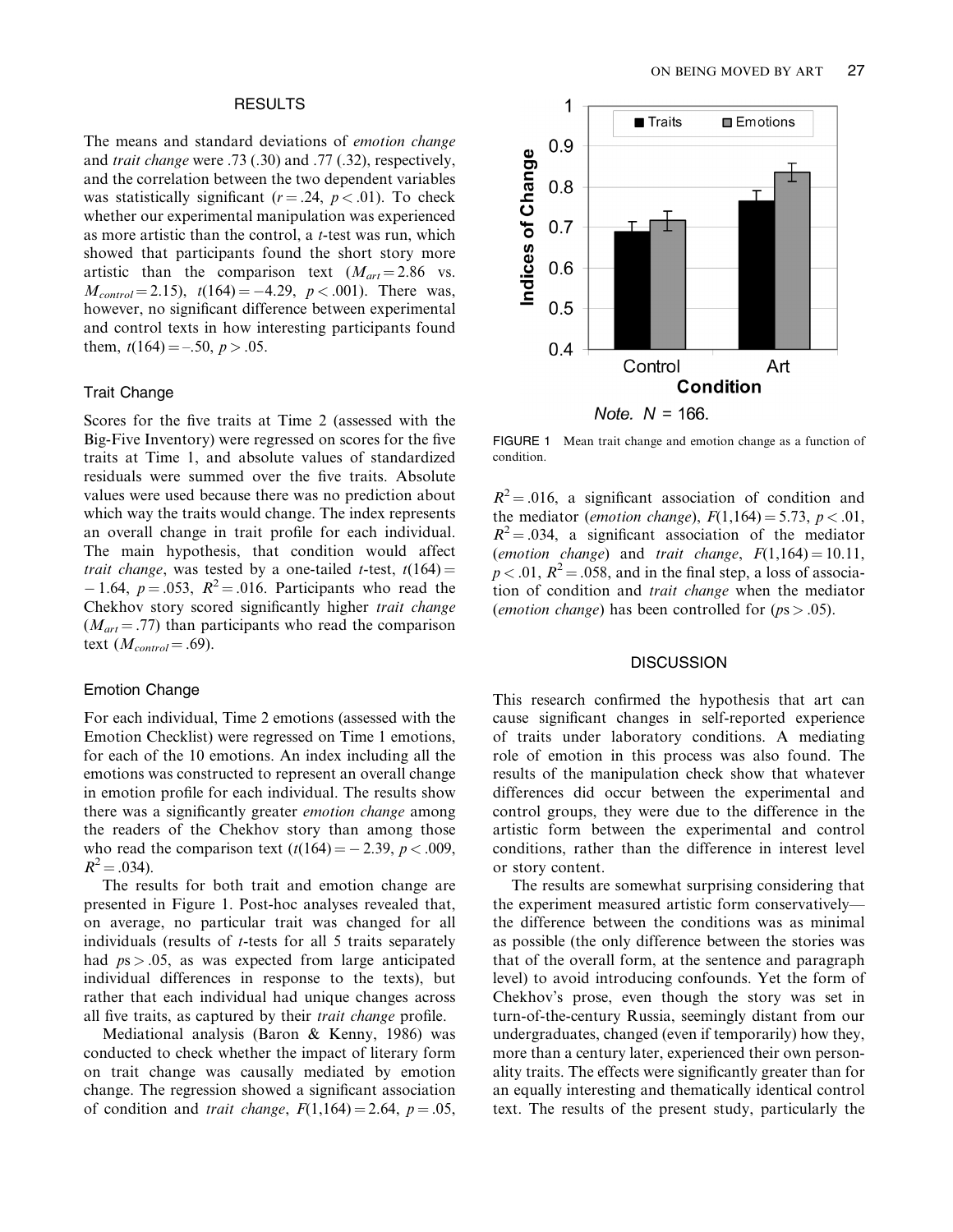observed mediating effect of emotion on the relationship between literary form and trait change, also suggest that people who read literary art respond in kind to what could be the artist's own process of transformation through emotional change, encoded symbolically within the art (Djikic, Oatley, & Peterson, 2006).

While studying differential personality traits of fiction and nonfiction readers, Mar, Oatley, Hirsh, dela Paz, and Peterson (2006) found that exposure to fiction, unlike exposure to nonfiction, predicts a more positive performance on a variety of social ability measures. Although some might argue that this association is due to the fact that those with better social skill might simply choose to read more fiction, our experiment shows that the causal arrow points in the opposite direction. If fiction can produce fluctuations in one's own traits, through simulation (Oatley, 1999), identification, or self-implication (Kuiken et al., 2004), it seems reasonable to assume that this process can casually lead to a gradual change of oneself toward a better understanding of others as well.

An important issue is the possibility that our results are artifacts of mood induction. Given that art is sometimes used in experiments to induce mood, and that the traits of extraversion and neuroticism have been found to be correlated with positive and negative moods, respectively (Costa & McCrae, 1980), one could argue that the artistic form (as compared with the non-artistic form) simply induced a mood that then correlated with expected changes in traits. We tested this possibility by checking whether the observed change in traits affected implicated extraversion and neuroticism selectively. This was not the case: The art versus control conditions did not significantly impact these traits in particular. Instead, it affected the whole trait profile of individuals. For participants in the art condition, the collective changes across all five of their traits were greater than the changes across all five traits calculated for the participants in the control condition. The art condition did not make all participants score more or less highly on neuroticism or extraversion, but uniquely and differentially affected their entire trait profile. It therefore appears important to consider that it may not be the sheer presence, but the quality of art-induced emotions—their complexity, depth, range, and intensity that potentially facilitate the process of trait change.

It is not our argument that art necessarily causes permanent or strong personality changes in those who encounter it. A relationship of an individual psyche to a work of art is a highly complex process that cannot be easily brought into laboratory. Instead, this study shows that the potential for change is there, given that human psyche appears to respond to the artistic form through subtle shifts in the vision of itself. This potential is worth exploring.

# **REFERENCES**

- Andreasen, N. (1987). Creativity and mental illness: Prevalence rates in writers and their first degree relatives. American Journal of Psychiatry, 144, 1288–1292.
- Averill, J. R. (2005). Emotions as mediators and as products of creative activity. In J. C. Kaufman & J. Baer (Eds.), Creativity across domains: Faces of the muse (pp. 225-245). Mahwah, NJ: Lawrence Erlbaum.
- Baron, R. M., & Kenny, D. A. (1986). The moderator–mediator variable distinction in social psychological research: Conceptual, strategic, and statistical considerations. Journal of Personality and Social Psychology, 51, 1173–1182.
- Burger, J. M. (2007). Personality (7th ed.). Belmont, CA: Thomson Wadsworth.
- Costa, P. T., Jr., & McCrae, R. R. (1980). Influence of extraversion and neuroticism on subjective well-being: Happy and unhappy people. Journal of Personality and Social Psychology, 38, 668–678.
- Costa, P. T., Jr., & McCrae, R. R. (1994). Set like plaster: Evidence for the stability of the adult personality. In T. F. Heatherton & J. L. Weinberger (Eds.), Can personality change? (pp. 21–40). Washington, DC: American Psychological Association.
- Djikic, M., Oatley, K., & Peterson, J. B. (2006). The bitter-sweet labor of emoting: Linguistic analysis of writers and physicists. Creativity Research Journal, 18, 191–197.
- Dudek, S. Z., & Marchand, P. (1983). Artistic style and personality in creative painters. Journal of Personality Assessment, 47, 139–142.
- Duke, M. P. (2002). Theories of personality and theories or art: A budding consilience. Journal of Research in Personality, 36, 32–58.
- Feist, G. J. (1998). A meta-analysis of personality in scientific and artistic creativity. Personality and Social Psychology Review, 2, 290–309.
- Feist, G. J. (1999). The influence of personality on artistic and scientific creativity. In R. J. Sternberg (Ed.), Handbook of creativity (pp. 273–296). New York: Cambridge University Press.
- Feist, G. J., & Brady, T. R. (2004). Openness of experience, nonconformity, and the preference for abstract art. Empirical Studies of the Arts, 22, 77–89.
- Gerrig, R. J. (1998). Experiencing narrative world: On the psychological activities of reading. New Haven, CT: Yale University Press.
- Gridley, M. C. (2006). Preferred thinking styles of professional fine artists. Creativity Research Journal, 18, 247–248.
- Jamison, K. R. (1994). Touched with fire: Manic depressive illness and the artistic temperament. New York: Free Press.
- John, O. P., Donahue, E. M., & Kentle, R. (1991). The Big Five Inventory [Technical report]. Berkeley: University of California, Berkeley.
- John, O. P., & Srivastava, S. (1999). Big Five Trait taxonomy: History, measurement and theoretical perspectives. In L. A. Pervin & O. P. John (Eds.), Handbook of personality: Theory and research (2nd ed., pp. 102–138). New York: Guilford.
- Kogan, N. (2002). Careers in the performing art: A psychological perspective. Creativity Research Journal, 14, 1–16.
- Kuiken, D., Mial, D. S., & Sikora, S. (2004). Forms of selfimplication in literary reading. Poetics Today, 25, 171–203.
- Langer, S. K. (1953). Feeling and form: A theory of art. New York: Scribner.
- Llewellyn-Smith, V. (1973). Anton Chekhov and the 'Lady with the dog.' London: Oxford University Press.
- Loomis, M., & Saltz, E. (1984). Cognitive styles as predictors of artistic styles. Journal of Personality, 52, 22-35.
- Machotka, P. (2006). Personality and artistic style: Patterns of connection. P. Locher, C. Martindale, & L. Dorfman (Eds.), New directions in aesthetics, creativity and the arts: Foundations and frontiers in aesthetics (pp. 225-237). Amityville, NY: Baywood.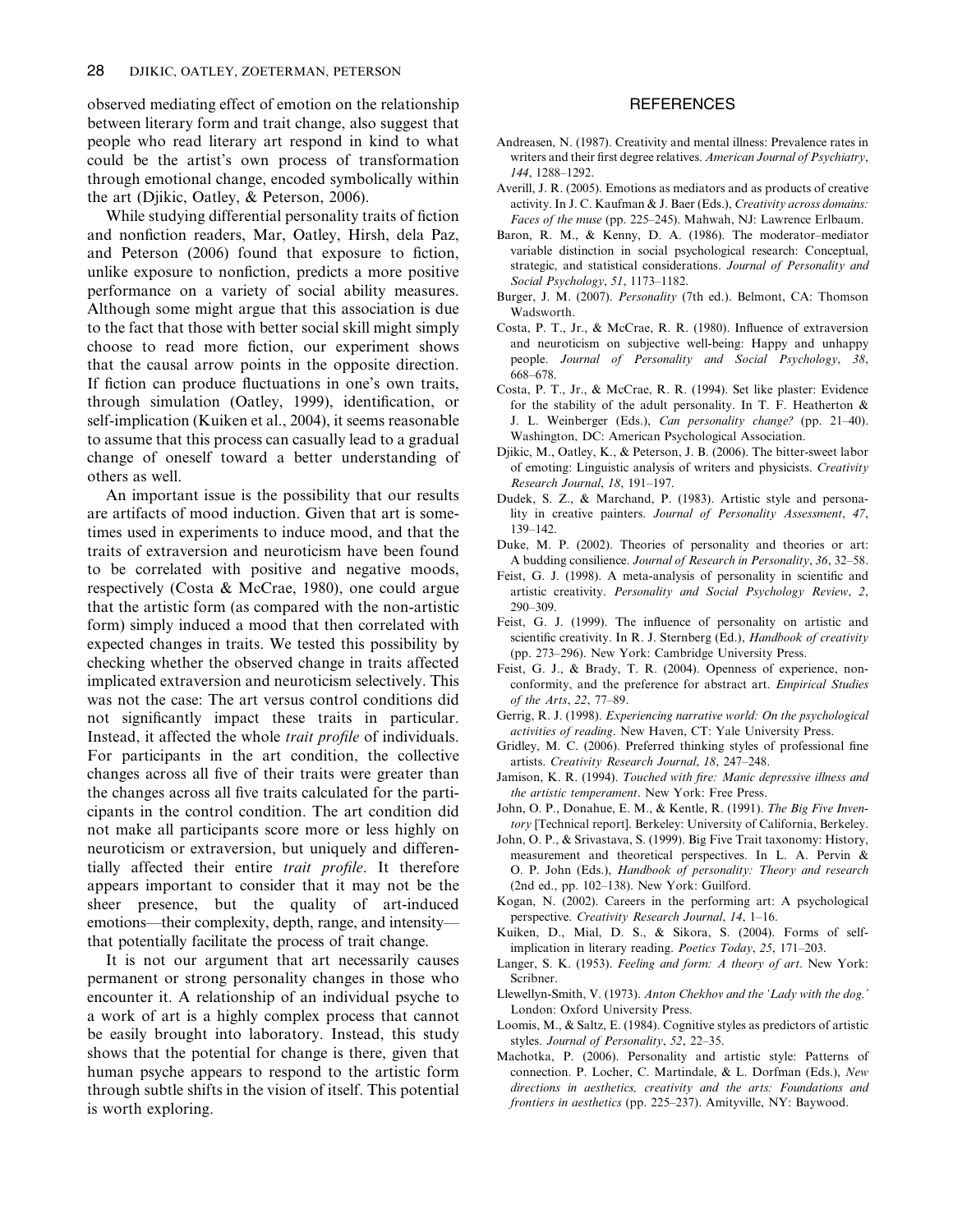- Mar, R. A., Oatley, K., dela Paz, J., Hirsh, J., & Peterson, J. B. (2006). Bookworms vs. nerds: Exposure to fiction versus non-fiction, divergent associations with social ability, and simulation of fictional social worlds. Journal of Research in Personality, 40, 694–712.
- McCrae, R. R., & Costa, P. T., Jr. (1990). Personality in adulthood. New York: Guilford.
- McCrae, R. R., & Costa, P. T., Jr. (1996). Toward a new generation of personality theories: Theoretical context for the five-factor model. In J. S. Wiggins (Ed.), The five-factor model of l perspectives (pp. 51–87). New York: Guilford.
- McCrae, R. R., Costa, P. T., de Lima, M. P., Simoes, A., Ostendorf, F., Angleitner, A., et al. (1999). Age differences in personality across the adult life span: Parallels in five cultures. Developmental Psychology, 35, 466–477.
- McCrae, R. R., Costa, P. T., Ostendorf, F., Angleitner, A., Hrebickova, M., Avia, M. D., et al. (2000). Nature over nurture: Temperament, personality, and life-span development. Journal of Personality and Social Psychology, 78, 173–186.
- Miall, D. S., & Kuiken, D. (2002). A feeling for fiction: Becoming what we behold. Poetics, 30, 221–241.
- Nettle D. (2006). Schizotypy and mental health amongst poets, visual artists, and mathematicians. Journal of Research in Personality, 40(6), 876–890.
- Oatley, K. (1999). Why fiction may be twice as true as fact: Fiction as cognitive and emotional simulation. Review of Genereal Psychology, 3(2), 101–117.
- Oatley, K. (2003). Creative expression and communication of emotion in the visual and narrative arts. In R. J. Davidson, K. R. Scherer, & H. H. Goldsmith (Eds.), Handbook of affective sciences (pp. 481–502). New York: Oxford University Press.
- Pérez-Álvarez, M., & Garcia-Montes, J. M. (2004). Personality as a work of art. New Ideas in Psychology, 22, 157–173.
- Roberts, B. W., Walton, K. E., & Viechtbauer, W. (2006). Patterns of mean-level change in personality traits across the life course: A metaanalysis of longitudinal studies. Psychological Bulletin, 132, 3–27.
- Ross, C. S. (1999). Finding without seeking: The information encounter in the context of reading for pleasure. Information Processing and Management, 35, 783–799.
- Roy, D. D. (1996). Personality model of fine artists. Creativity Research Journal, 9, 391–394.
- Sabine, G., & Sabine, P. (1983). Books that made the difference. Hamden, CN: Library Professional Publications.
- Sristave, S., John, O. P., Gosling, S. D., & Potter, J. (2003). Development of personality in early and middle adulthood: Set like plaster or persistent change. Journal of Personality and Social Psychology, 84(5), 1041–1053.